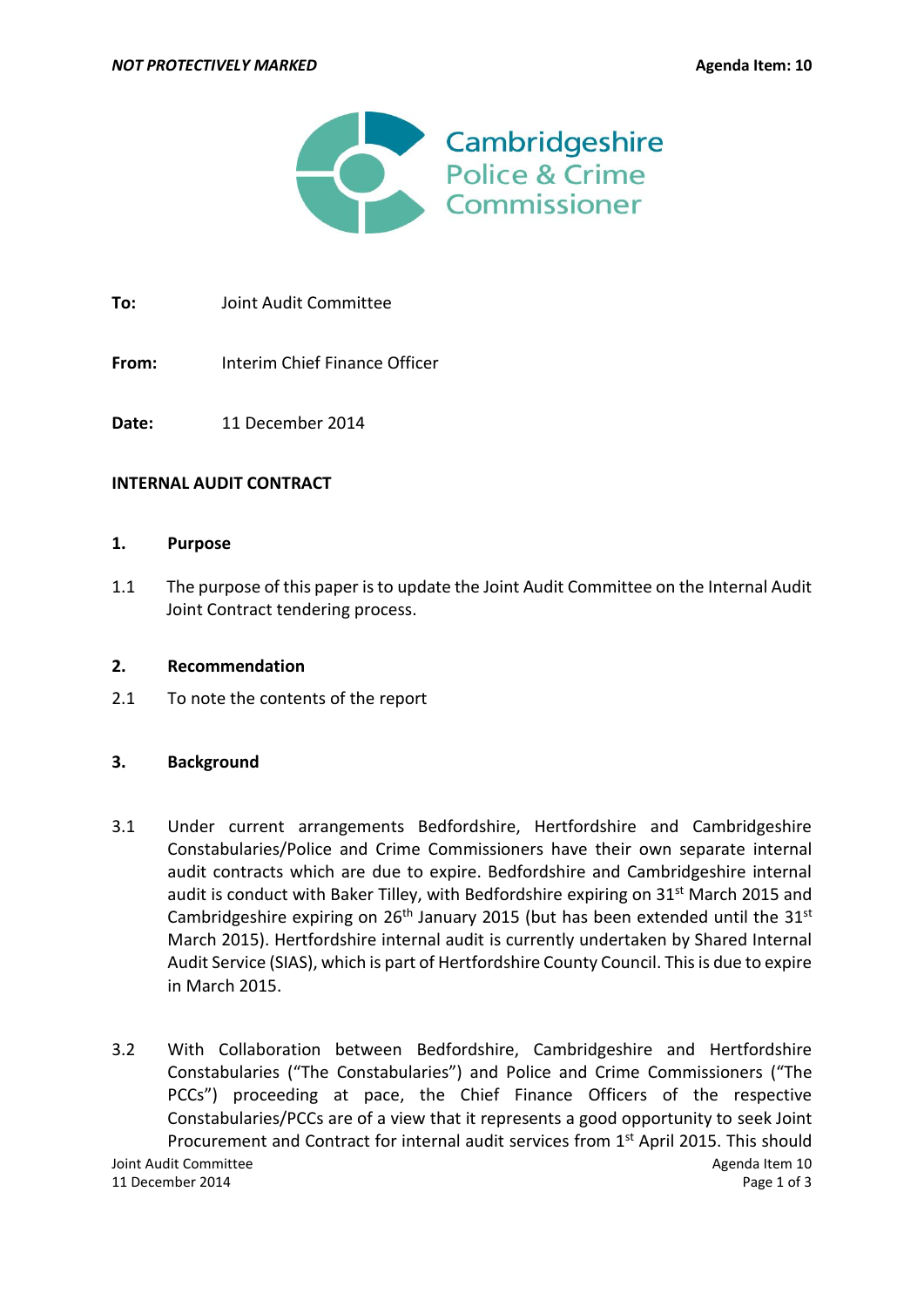enable a more consistent approach to internal audits of functions/processes and the streamlining of audits to be adopted, through either those services that are to be collaborated, those services which are similar in nature (adopt similar processes), enabling one audit to be conducted instead of 3 separate audits and greater learning across the organisations which reduces duplication. A joint audit contract will also allow for greater consistency to be applied across individual audits of the Constabularies/PCCs, which allows meaningful comparisons to be made to enhance service provision.

# **4. Approach adopted and timelines**

- 4.1 A national framework agreement (consultancy one) was adopted as the procurement route. This enabled up to 10 suppliers to tender for the service.
- 4.2 The Timelines that were adopted are as follows:
	- 27/10/14 Tender documents issued
	- 17/11/14 Deadline for the Tenders to respond.
	- 18/11/14 Evaluation of Tenders
	- $\bullet$  25/11/14 Supplier Presentations
	- Provisionally w/c 8/12 Notification of intention to award contract
	- Provisionally  $w/c$  22/12 Contract Award
	- 01/04/15 Commencement of Service (although there will be an expectation of migration work before this date).
- 4.3 A number of suppliers submitted tenders for the provision of internal audit services from 1st April 2015 by the deadline, there were no submissions after the deadline.
- 4.4 The evaluation team assessed the tenders on the criteria, which was issued to the tenderers. The Team consisted of the Chief Finance Officers for Cambridgeshire PCC and Hertfordshire Constabulary respectively and the Chief Executive of Bedfordshire PCC. These were supported and advised by the Contracts Manager from the Procurement Unit.
- 4.5 The scoring was split 60% quality and 40% pricing. The areas covered within the quality section relate to Compliance (including Reporting/Audit Plans/Undertaking Audits), Technical (Staffing/Training/Experience/Audit Methodology) and Commercial (Insurance/Vetting/Data Protection/Added Value Services).